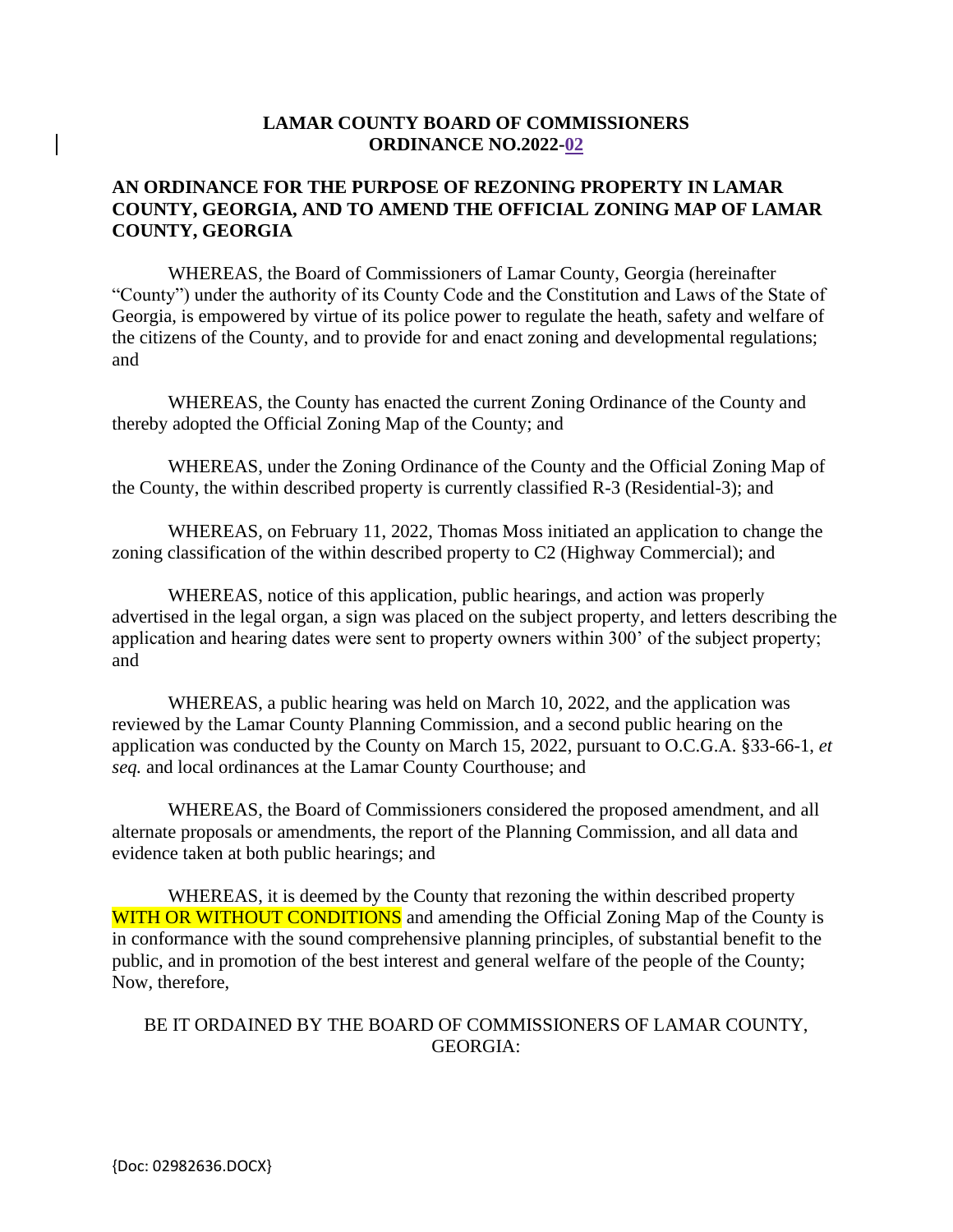**Section 1:** The Zoning Ordinance of Lamar County, Georgia, and the Official Zoning Map of Lamar County, Georgia, designating the boundaries of several types or classes of zoning districts within the County, shall be, and are hereby amended so as to change the zoning classification applicable to the following described property:

All that tract or parcel of land lying and being in Land Lot 36 of the 7<sup>th</sup> Land District of Lamar County, Georgia, being more particularly described as follows: To arrive at the true point of beginning, begin at an iron pin lying on the Westerly right-of-way of U.S. Highway 341, said iron pin lying 307.40 feet North of the North right-of-way of Industrial Park Road as measured along the Westerly right-of-way of U.S. Highway 341; thence South 66 degrees 47 minutes 00 seconds West 222.88 feet to an iron pin and the TRUE POINT OF BEGINNING. From the beginning point thus established; thence South 66 degrees 47 minutes 00 seconds West 210.70 feet to an iron pin; thence North 27 degrees 24 minutes 32 seconds, 382.45 feet to an iron pin; thence South 26 degrees 38 minutes 35 seconds East, 341.27 feet to an iron pin and the TRUE POINT OF BEGINNING.

This tract containing 1.73 acres and is shown on a plat of survey shown for Becky Ethridge by Buddy Green, Lamar County Surveyor, dated September 25, 1985, recorded in Plat Book 9, Page 96, Clerk's Office Superior Court, Lamar County, Georgia records. This plat is incorporated by reference herein.

From R-3 (Residential 3) to C2 (Highway Commercial).

## The following conditions also apply:

**Section 2:** The Official Zoning Map of the County is hereby amended to reflect such zoning classification for the within described property.

# **Section 3:**

- A. It is hereby declared to the intention of the Board of Commissioners that all sections, paragraphs, sentences, clauses and phrases of this Ordinance are and were, upon their enactment, believed by the Board of Commissioners to be fully valid, enforceable and constitutional.
- B. It is hereby declared to the intention of the Board of Commissioners that, to the greatest extent allowed by law, each and every section, paragraph, sentence, clause or phrase of this Ordinance is severable from every other Section, paragraph, sentence, clause or phrase of this Ordinance. It is hereby further declared to be the intention of the Board of Commissioners that, to the greatest extent allowed by law, no section, paragraph, sentence, clause or phrase of this Ordinance is mutually dependent upon any other section, paragraph, sentence, clause or phrase of this Ordinance.
- C. In the event of any section, paragraph, sentence, clause or phrase of this Ordinance shall, for any reason whatsoever, be declared invalid, unconstitutional, or otherwise unenforceable by the valid judgement or decrees of any court of competent jurisdiction, it is the express intent of the Board of Commissioners that such invalidity, unconstitutionality, or unenforceability shall, to the greatest extent allowed by law, not render invalid, unconstitutional or otherwise unenforceable any of the remaining sections,